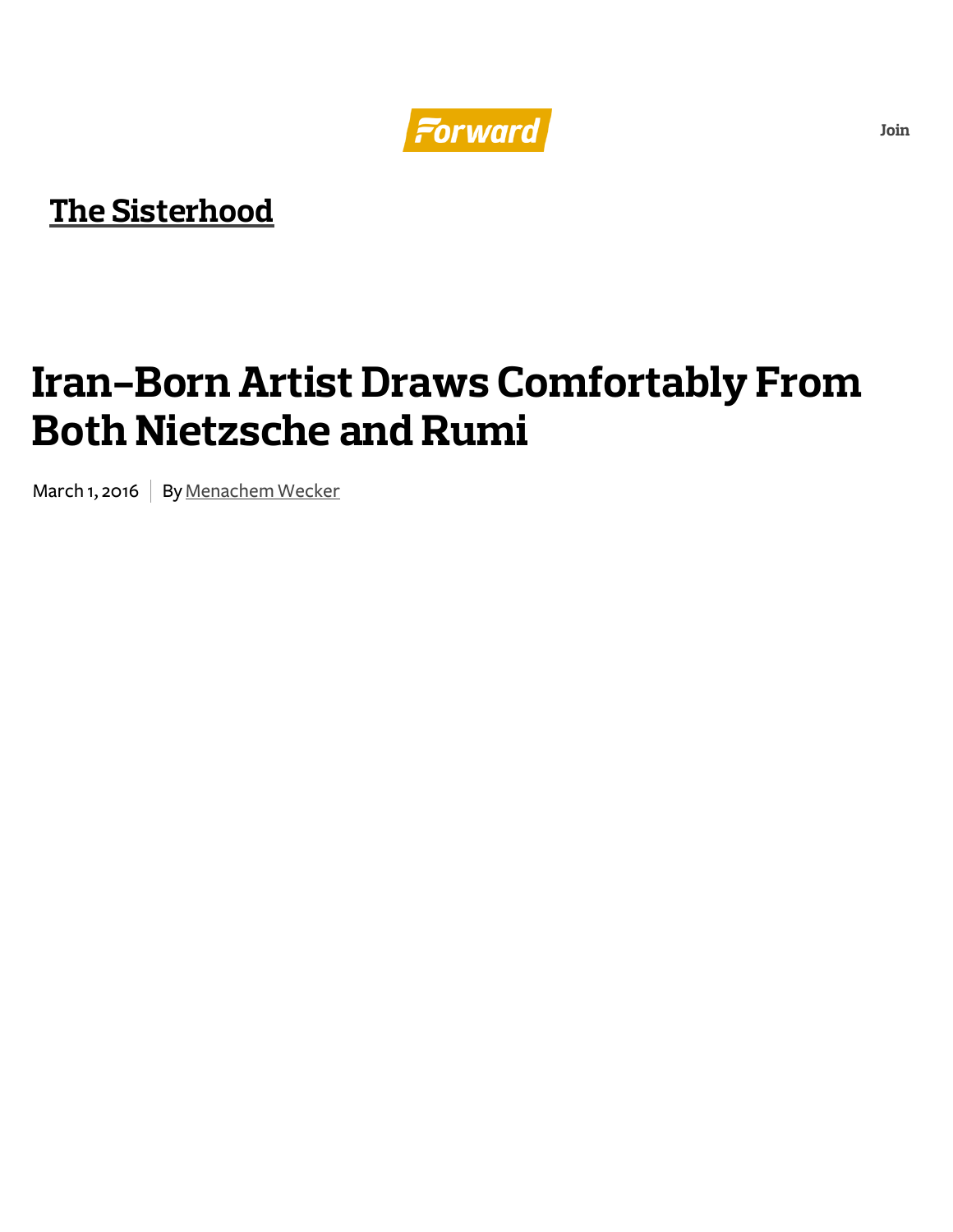

Angela Larian

In the artist statement on her website, Los Angeles-based [Angela](http://www.angelalarian.com/) Larian cites a variety of influences, including Plato's and Nietzsche's philosophies, as well as the writings of Persian poets Rumi (13th century) and Hafez (14th century). The blend, says the Tehran-born artistwhomoved to theUnited States as a 15-year-old in 1978, is "quite seamless."

She cites one of Plato's quotes which states that poets need holy inspiration — the sort that defies reason — to compose their verse, and his famous cave allegory prioritizes the invisible overthe visibleworld.(Nietzsche, she adds, even composed a poem "To Hafez.") The two medieval Persian poets, similarly, felt that the intangible world was more real than the one that is perceptible with the five senses.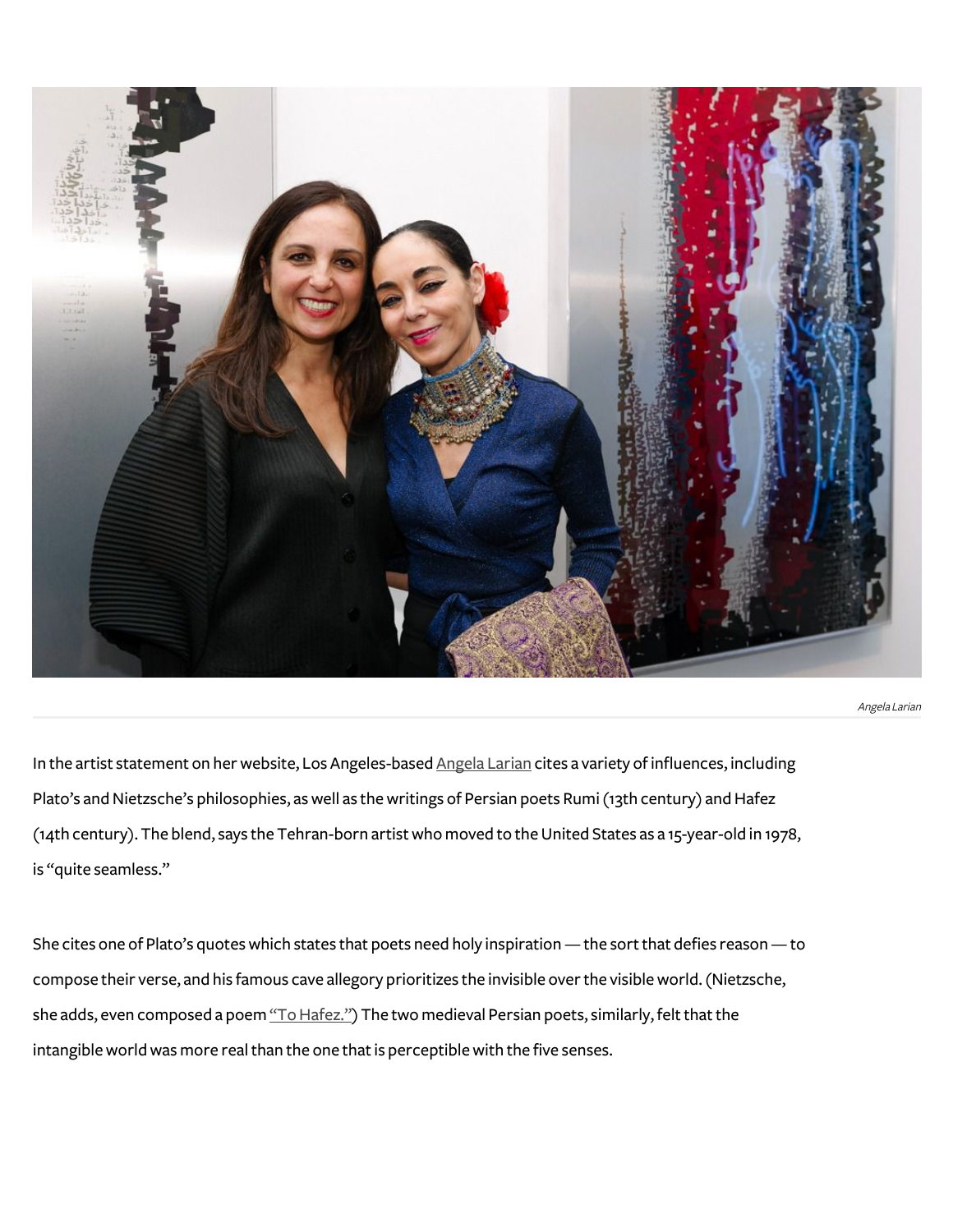"They both reiterated in their poetry how to let go oflogic and the tangibles and dive into theworld of mystery," she says. "They always emphasized the 'god within,' rather than a monotheistic view of god outside of us that we need to fear."

Larian, whose work is on exhibit in the solo show "I Slept with the Light and Became Pregnant with Love" at New York's Shirin Gallery," left Iran just before the Islamic revolution. Born Jewish, she says that she identifies as a religious artist in her "universal consciousness of humanity."

The N.Y. show has its origins in an East Los Angeles junkyard, where Larian found objects for her sculptural pieces. The title of the show derives from a verse in Rumi, which Larian imagined being written on the surface of an old box spring mattress that she saw slated for recycling. (In so doing, she perhaps takes after another Jewish artist, Louise Nevelson, who also mined [trash](http://www.yale.edu/ynhti/curriculum/units/2010/1/10.01.08.x.html) for her art.)

Asked the degree towhich she self-identifies as an Iranian-born artist, and awoman-artist, Larian says she prefers not to emphasize identities, which she thinks tend to separate with boundaries.

"I desire for my work to transcend geography, politics, religion, and gender," she says, while acknowledging "that may be a very challenging road to traverse."

For an artistwho is sowell-versed in both Western and Persian philosophy, it's no surprise that Larian asks herself big questions in both her life journey, and in her art: "What make me human? What makes me different fromamachine?" she asks.

"I felt an inner-famine, a search for greater meaning in my life," she says. "That is the inspiration behind my art.

The Forward's independent journalism depends on donations from readers like you.

**Give Now**



RECOMMENDED FOR YOU **[Meet the](http://forward.com/donate/?int_source=forward.com&int_medium=web&int_campaign=general&int_source=blog_post&int_term=donate_box&int_content=depends_on_donations) Jewish [Photographer Behind](http://forward.com/articles/356593)**